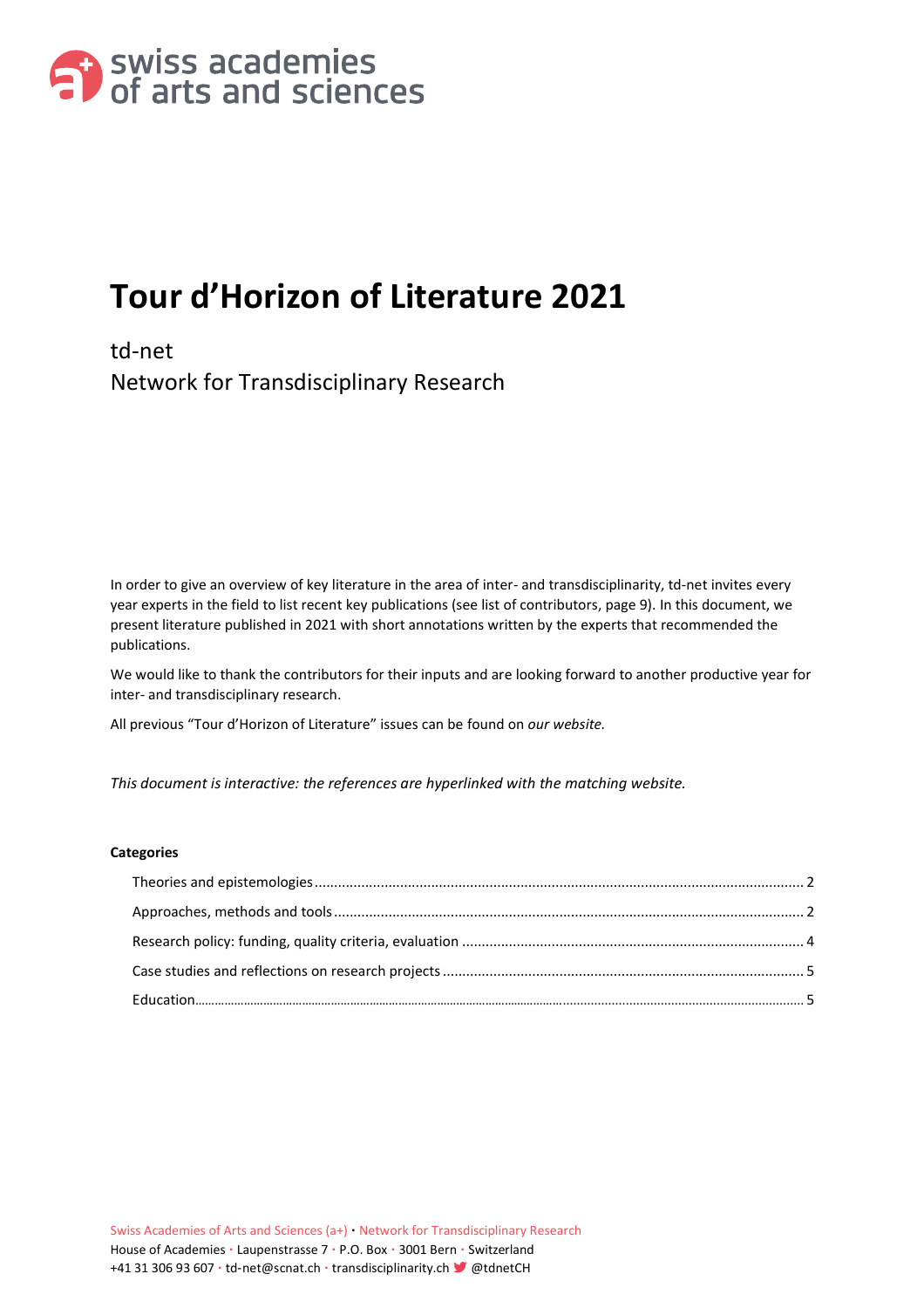## <span id="page-1-0"></span>**Theories and epistemologies**

Henze, J. (2021): *[Zur Wissenschaftlichkeit transdisziplinärer Forschung](https://www.ingentaconnect.com/content/oekom/gaia/2021/00000030/00000001/art00009)*. GAIA - Ecological Perspectives for [Science and Society, 30\(1\), p. 35-43.](https://www.ingentaconnect.com/content/oekom/gaia/2021/00000030/00000001/art00009)

- Connects the discourse on transdisciplinary research to overarching principles of science ethos in the philosophy (Mertonian norms) of science that apply to all scientific disciplines. Well-grounded structuring and discussion of ambiguities about the scientific nature of transdisciplinary research. Publication in German. (SJa)
- The distinct character of transdisciplinary science is discussed. (KKa)
- Winner of the GAIA best paper award 2021. (CKu)
- This paper is building an important bridge. It suggests standards of research practice for transdisciplinary research that complements as well as differentiates disciplinary standards. In this way it argues for the relevance of transdisciplinary research and shows its particular features in close connection to what is seen as \'scientific\' in the science system. (JKn)

Lam, D. et al. (2021): *[Transdisciplinary research: towards an integrative perspective](https://www.ingentaconnect.com/content/oekom/gaia/2021/00000030/00000004/art00008)*. GAIA – Ecological [Perspectives for Science and Society, 30\(4\), p. 243-249.](https://www.ingentaconnect.com/content/oekom/gaia/2021/00000030/00000004/art00008)

- Lam et al. suggest an integrative perspective in transdisciplinary research to support transformative change. For this the four aspects context dependencies, formats and methods, societal effects and scientific effects of transdisciplinary research should be regarded with an integrative perspective in phases of a transdisciplinary project. (DLa)
- Up to date and with the proposed focus on the interrelations between the four themes context dependencies, innovative formats and methods, societal effects, and scientific effects forward looking. The article can provoke reflection on next directions in transdisciplinary research. (TMi)

Pohl, C. et al. (2021): *[Conceptualising transdisciplinary integration as a](https://www.dora.lib4ri.ch/eawag/islandora/object/eawag%3A21993/datastream/PDF/Pohl-2021-Conceptualising_transdisciplinary_integration_as_a-%28published_version%29.pdf) multidimensional interactive process*. [Environmental Science and Policy, 118, p. 18-26.](https://www.dora.lib4ri.ch/eawag/islandora/object/eawag%3A21993/datastream/PDF/Pohl-2021-Conceptualising_transdisciplinary_integration_as_a-%28published_version%29.pdf)

- Knowledge co-production and transdisciplinary research (TDR) involve researchers from different disciplines, fields, professions, and private and public sectors. Integration of their approaches is crucial to sustainable development. Toward that end, the article present an elaborated conceptual framework for integration based on five steps. (DFa)
- There is no one-size-fits-all approach or methodology for integration. Integration, understood as manifold interactions, is a key process in transdisciplinary research and knowledge co-production. It should not remain a mere buzzword – discussion in this article help to avoid that. (TPa)

Wamsler, C. et al. (2021): *[Linking internal and external transformation for sustainability and climate action:](https://reader.elsevier.com/reader/sd/pii/S0959378021001527?token=3AD7A94D7B74B474D3CD72167922E1DC705E374DE36ACFC27F2E3ACFDAA2CFFB7A746C5FB5BFF3D068DF3D87598908AB&originRegion=eu-west-1&originCreation=20220510091728)  [Towards a new research and policy agenda](https://reader.elsevier.com/reader/sd/pii/S0959378021001527?token=3AD7A94D7B74B474D3CD72167922E1DC705E374DE36ACFC27F2E3ACFDAA2CFFB7A746C5FB5BFF3D068DF3D87598908AB&originRegion=eu-west-1&originCreation=20220510091728)*. Global Environmental Change, 71.

- Valuable systematic literature review and a useful model tha can lead to a society of care. The paper presents also a roadmap for a future research agenda. (ADi)

Woiwode, C. et al. (2021): *[Inner transformation to sustainability as a deep leverage point: fostering new](https://link.springer.com/article/10.1007/s11625-020-00882-y)  [avenues for change through dialogue and reflection](https://link.springer.com/article/10.1007/s11625-020-00882-y)*. Sustainability Science, 16(3), p. 841–858.

<span id="page-1-1"></span>This paper fortifies the call for more emphasis of the role of inner transformation for sustainability and considers the inner dimension as a deep leverage point. (ADi)

Wuelser, G. et al. (2021): *[On which common ground to build? Transferable knowledge across cases in](https://link.springer.com/article/10.1007/s11625-021-01010-0)  [transdisciplinary sustainability research.](https://link.springer.com/article/10.1007/s11625-021-01010-0)* Sustainability Science, 16, p. 1891–1905.

- Attempt to identify first elements of a body of knowledge (transferable knowledge) of TDR (CPo)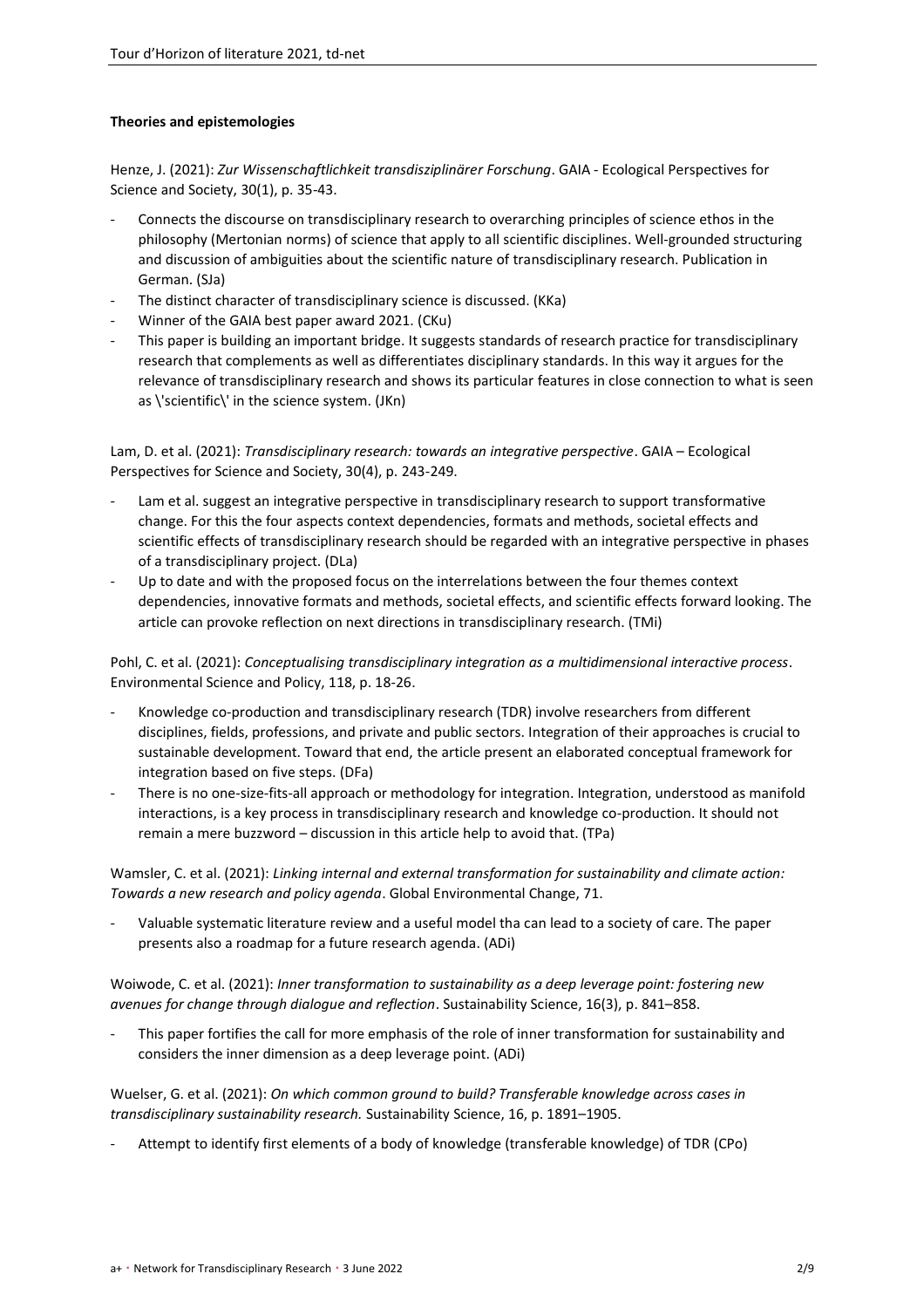## **Approaches, methods and tools**

Gertschen, A. (2021): *Transdisciplinary research partnerships with business and civil society in the North-South context Opportunities and risks for researchers and funding institutions in Switzerland*. Swiss Academies Communications, 16(7).

This publication critically assesses transdisciplinary cooperation in the north-south context. There is a specific focus on business stakeholders, which is not so common in the TD publication landscape. (JGr)

[Moreno-Cely, A. et al. \(2021\): Breaking monologues in collaborative research: bridging knowledge systems](https://link.springer.com/article/10.1007/s11625-021-00937-8)  [through a listening-based dialogue of wisdom approach. Sustainability Science, 16, p. 919-931.](https://link.springer.com/article/10.1007/s11625-021-00937-8)

The Circle of dialogue of wisdom methodological approach explores the role of listening in bridging different knowledge systems in collaborative spaces. (AMo)

Hemström, K., et al. (2021): *[Transdisciplinary knowledge co-production: a guide for sustainable cities](https://practicalactionpublishing.com/book/2544/transdisciplinary-knowledge-co-production-for-sustainable-cities)*. Practical [Action Publishing.](https://practicalactionpublishing.com/book/2544/transdisciplinary-knowledge-co-production-for-sustainable-cities)

Based on long-standing experiences of co-producing in various context, this compilation mangages the balancing act between providing insights transferable to future endeavours and brief, deeply contextualized illustrations - with ease and in a very reader-friendly language. It provokes relection, encourages differentiated views on challenges and limitiations, and sparks the desire to experiment, learn and share. (SSt)

Renn, O. (2021): *[Transdisciplinarity: Synthesis towards a modular approach.](https://www.sciencedirect.com/science/article/pii/S0016328721000537?via%3Dihub)* Futures, 130.

This article proposes a modular concept for a transdisciplinary scientific approach combining and integrating curiosity driven research with goal oriented (advocacy) knowledge generation and catalytic, process-oriented expertise. (RLa)

Schneider, F. et al. (2021): *[Co-production of knowledge and sustainability transformations: a strategic compass](https://www.sciencedirect.com/science/article/pii/S1877343521000646?via%3Dihub)  for global research networks*[. Current Opinion in Environmental Sustainability, 49, p. 127-142.](https://www.sciencedirect.com/science/article/pii/S1877343521000646?via%3Dihub)

A strategic tool to foster co-production of knowledge in interrelated fields of action among global sustainability-oriented research networks. (TTr)

Schwarz, R. M. and Bennett, L. M. (2021): *[Team effectiveness model for science \(TEMS\): Using a mutual](https://www.cambridge.org/core/journals/journal-of-clinical-and-translational-science/article/team-effectiveness-model-for-science-tems-using-a-mutual-learning-shared-mindset-to-design-develop-and-sustain-science-teams/4EA8DE4C4A22312E5E349A4451D80ABA)  [learning shared mindset to design, develop, and sustain science teams.](https://www.cambridge.org/core/journals/journal-of-clinical-and-translational-science/article/team-effectiveness-model-for-science-tems-using-a-mutual-learning-shared-mindset-to-design-develop-and-sustain-science-teams/4EA8DE4C4A22312E5E349A4451D80ABA)* Journal of Clinical and Translational [Science, 5\(1\), p. 1](https://www.cambridge.org/core/journals/journal-of-clinical-and-translational-science/article/team-effectiveness-model-for-science-tems-using-a-mutual-learning-shared-mindset-to-design-develop-and-sustain-science-teams/4EA8DE4C4A22312E5E349A4451D80ABA)–6.

Interesting overview of challenges teams have to cope with, very helpful juxtaposition of mindsets and of topics to focus on. (CPo)

Shape-ID (2021): *[The SHAPE-ID Toolkit: Overview, trajectories, and](https://zenodo.org/record/5532720#.YnqCZC-21hA) user guidance*. Zenodo.

<span id="page-2-0"></span>This publication provides a directory for the SHAPE-ID toolkit and all the other SHAPE-ID documents published open access on Zenodo. It is a key resource to find out about the current state of the art on inter- and trandisciplinarity and AHSS integration. (IFl)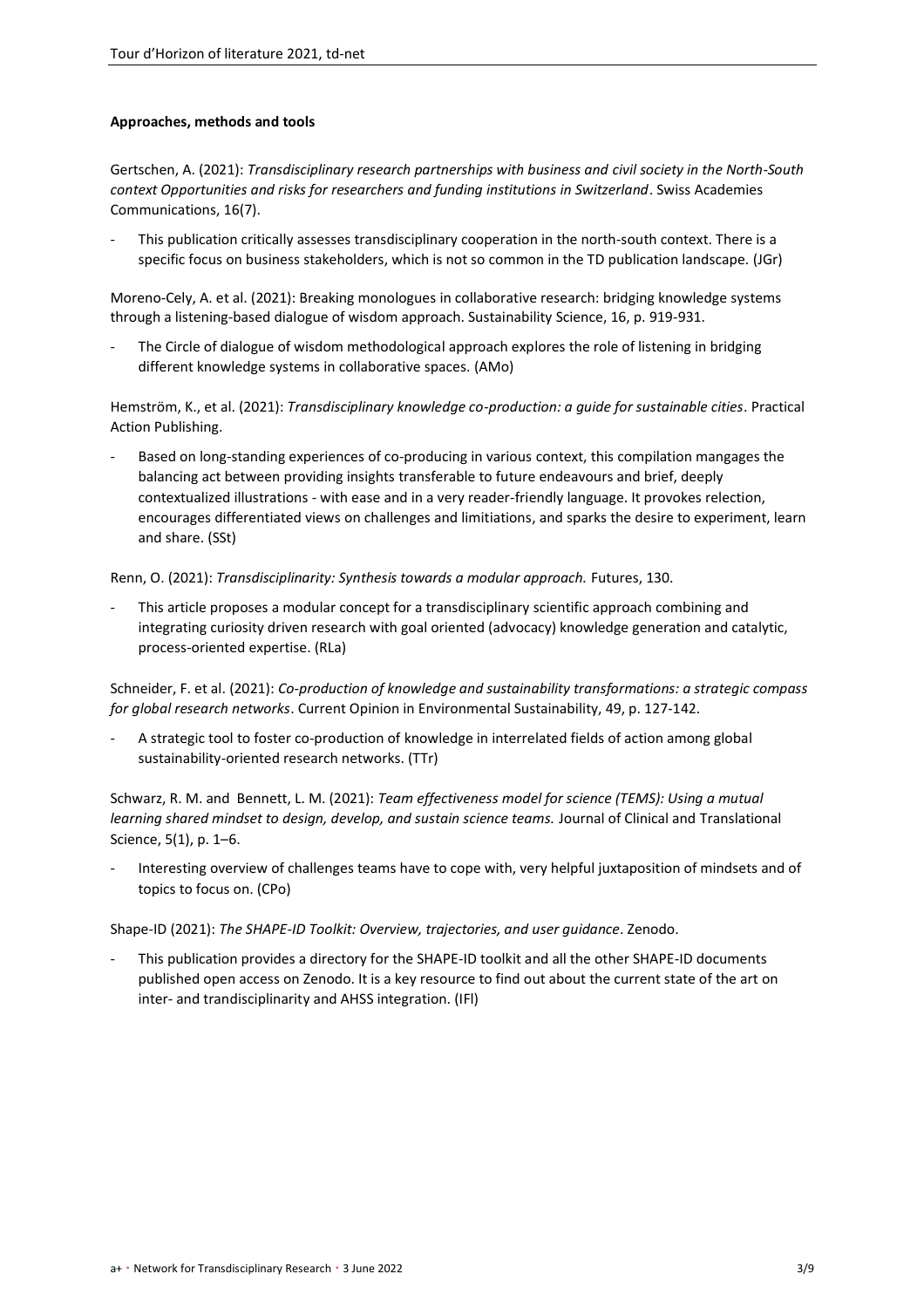## **Research policy: funding, quality criteria, evaluation**

[Collado-Ruano, J., Segovia-Sarmiento, J. and Silva-Amino, D. \(2021\):](http://publicacoes.fcc.org.br/index.php/cp/article/view/7248) *Education, poverty, and gender: An [intercultural and decolonial analysis in the Andean region](http://publicacoes.fcc.org.br/index.php/cp/article/view/7248)*. Cadernos de Pesquisa, 51.

The objective of this article is to contribute to the Sustainable Development Goals (SDGs) 1, 4, and 5 in the Andean Region, based on a critical, intercultural, and decolonial dialogues. The methodology systematizes, analyzes and interprets data obtained from the comparative study in the seven Andean countries, using different poverty, educational, and gender indexes from 2007 to 2017. As a result, the article allows to know the political, economic, educational, and social evolution in Argentina, Bolivia, Chile, Colombia, Ecuador, Peru, and Venezuela. An intersectoral approach is also developed in order to recognize the conditions of structural inequality suffered by indigenous and Afro-descendant peoples of these Andean societies. To conclude, proposals are made to (re)think and (re)build strategies, plans, and public policies in the region. (FPa)

Fletcher, I., Lyall, C., and Wallace, D. (2021): *[Pathways to Interdisciplinary and Transdisciplinary Research: the](https://zenodo.org/record/4922825#.YntlFy-21hA)  [SHAPE-ID Toolkit](https://zenodo.org/record/4922825#.YntlFy-21hA)*. Zenodo.

- Clear, concise and actionable policy action points are needed now that IDR and TDR are accepted as the way forward for the research ecosystem. This third SHAPE-ID policy brief introduces the SHAPE-ID Toolkit and presents recommendations to policymakers and funders on what needs to change to increase interand transdisciplinary research, involving the Arts, Humanities and Social Sciences to maximise effective responses to societal challenges. (GLi)

Hanusch, F. and Schad, M. (2021): *[Hydrogen research: Technology first, society second](https://www.oekom.de/_files_media/zeitschriften/artikel/GAIA_2021_02_82.pdf)*? GAIA 30(2), p. 82-86.

- Hydrogen futures are in the making right in front of our eyes and will determine socio-ecological path dependencies for decades to come. However, expertise on the societal effects of the hydrogen transition is in its infancy. Future energy research needs to include the social sciences, humanities and interdisciplinary studies: energy cultures have to be examined as well as power relations and anticipation processes since the need for (green) hydrogen is likely to require a massive expansion of renewable energy plants. (AJo)

Laursen, B. K., Gonnerman, C. and Crowley, S. (2021): *[Improving philosophical dialogue interventions to better](https://www.sciencedirect.com/science/article/pii/S0039368121000194?via%3Dihub)  [resolve problematic value pluralism in collaborative environmental science](https://www.sciencedirect.com/science/article/pii/S0039368121000194?via%3Dihub)*. Studies in the History & Philosophy [of Science 87, p. 54-71.](https://www.sciencedirect.com/science/article/pii/S0039368121000194?via%3Dihub)

The article discusses strategies for addressing problematically plural values. It lanches the discussion on how to better combine dialog that help to detect problematic value differences with complementary tools – listed in an extensive appendix - to help teams coordinate these differences. (SSt)

Schäfer, M., Bergmann, M., and Theiler, L. (2021): *[Systematizing societal effects of transdisciplinary research](https://academic.oup.com/rev/article-abstract/30/4/484/6375754?redirectedFrom=fulltext#no-access-message)*. [Research Evaluation, 30\(4\), p. 484](https://academic.oup.com/rev/article-abstract/30/4/484/6375754?redirectedFrom=fulltext#no-access-message)–499.

- Addresses the often raised, but seldomly systematically analysed theme of societal impact. (KKa)
- Schäfer et al. contribute to understanding the societal effects of transdisciplinary research projects. The heuristic includes the temporal and spatial dimension of occurring effects (first-, second- and third-order) and characterizes possible forms of effects. (DLa)
- This paper introduces an approach to systemize societal effects in terms of forms of effects as well as the distance from a transdisciplinary research activity in space and time. This helps researchers and evaluators to grasp the spectrum of what societal effects can be and facilitates their reflection. (JKn)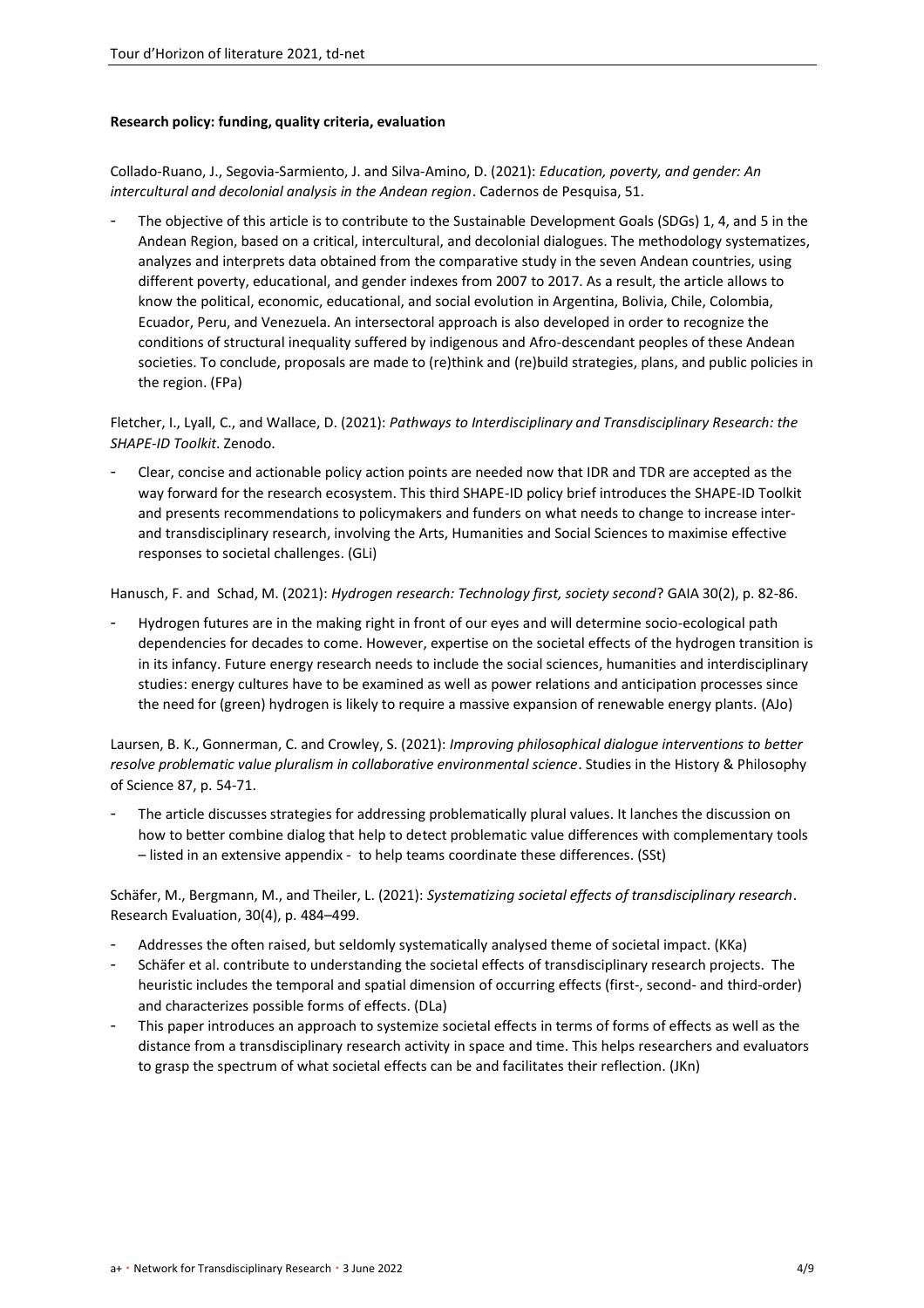OECD (ed.) (2021): *[Reducing the precarity of academic research careers](https://www.oecd-ilibrary.org/science-and-technology/reducing-the-precarity-of-academic-research-careers_0f8bd468-en)*. OECD Science, Technology and [Industry Policy Papers, 113, OECD Publishing, Paris.](https://www.oecd-ilibrary.org/science-and-technology/reducing-the-precarity-of-academic-research-careers_0f8bd468-en)

This report offers recommendations and a set of policy options to improve working conditions and professional development, better link funding to human resource policies, make governance more inclusive, promote equal opportunities and diversity, improve human resource management, promote inter-sectoral and international mobility, and develop the evidence base on research careers. There is a need to make transitions into and out of academia, industry and other sectors easier. (TPa)

## <span id="page-4-1"></span><span id="page-4-0"></span>**Case studies and reflections on research projects**

Dreyer, M. et al. (2021): *[Too big not to fail? On the design and execution of inter? On transdisciplinary research](https://www.ingentaconnect.com/content/oekom/gaia/2021/00000030/00000001/art00008)  [using the example of the large-scale project ENavi](https://www.ingentaconnect.com/content/oekom/gaia/2021/00000030/00000001/art00008)*. GAIA, 30(1), p. 29–34.

This design report reflects the inter- and transdisciplinary cooperationin a large-scale research project (the Kopernikus project Energy Transition Navigation System (ENavi)) that was lacking a designated problem and project constitution phase. The high number and strong heterogeneity of the project participants combined with the large spatial frame created particularly difficult conditions for inter- and transdisciplinary cooperation. The authors also outline the approaches to solutions for these challenges developed by the project, and draw lessons for inter- and transdisciplinary large-scale projects. (AJo)

Estrada, A. et al. (2021): La transdisciplinariedad del currículo para fomentar la equidad social en las Instituciones de Educación Superior del Ecuador. *Práxis Educativa,* 16, p. 1-15.

The aim of the article is to address, from a complex, intercultural and transdisciplinary perspective, the pedagogical practices that are carried out in university classrooms. It also develops an epistemological position that defends social equity through the inclusion in the curricula of those ancestral knowledge that favour reflection and the rethinking of the current way of life of society. The methodology used is analytical, exploratory and interpretative, and follows a non-experimental design. (FPa)

## Fam, D. and O'Rourke, M. (2021*[\): Interdisciplinary and Transdisciplinary Failures.](https://www.taylorfrancis.com/books/edit/10.4324/9780367207045/interdisciplinary-transdisciplinary-failures-dena-fam-michael-rourke) Lessons Learned from Cautionary Tales*. [London, Routledge.](https://www.taylorfrancis.com/books/edit/10.4324/9780367207045/interdisciplinary-transdisciplinary-failures-dena-fam-michael-rourke)

This book helps interdisciplinary and transdisciplinary researchers and practitioners learn comprehensively about what doesn't work. Documenting details of project failure matters–not only as an illustration of experienced challenges but also since projects do not always follow step-by-step protocols of preconceived and theorized processes. (DFa)

Fraude, C. et al. (2021): *Creating space for reflection and dialogue: Examples of new modes of communication for empowering climate action*. GAIA, 30(3), p. 174–180.

This article highlights the need for more systematic development and evaluation of transformative communication spaces and formats. These are much-needed insights to understand the potential of reflection and dialogue for influencing our beliefs, emotions, motivations and perceptions of climate change. (TMi)

Goldberg, R. F. and Vandenberg, L. N. (2021): *[The science of spin: targeted strategies to manufacture doubt](https://ehjournal.biomedcentral.com/articles/10.1186/s12940-021-00723-0)  [with detrimental effects on environmental and public health.](https://ehjournal.biomedcentral.com/articles/10.1186/s12940-021-00723-0)* Environmental Health, 20(33).

TD attempts to achieve coherence in narratives and action. In this paper, the authors explain how vested interests are defended by creating the opposite: doubt and dissent. The paper creates awareness of the socio-economic context that may impact on well intended projects. (SRu)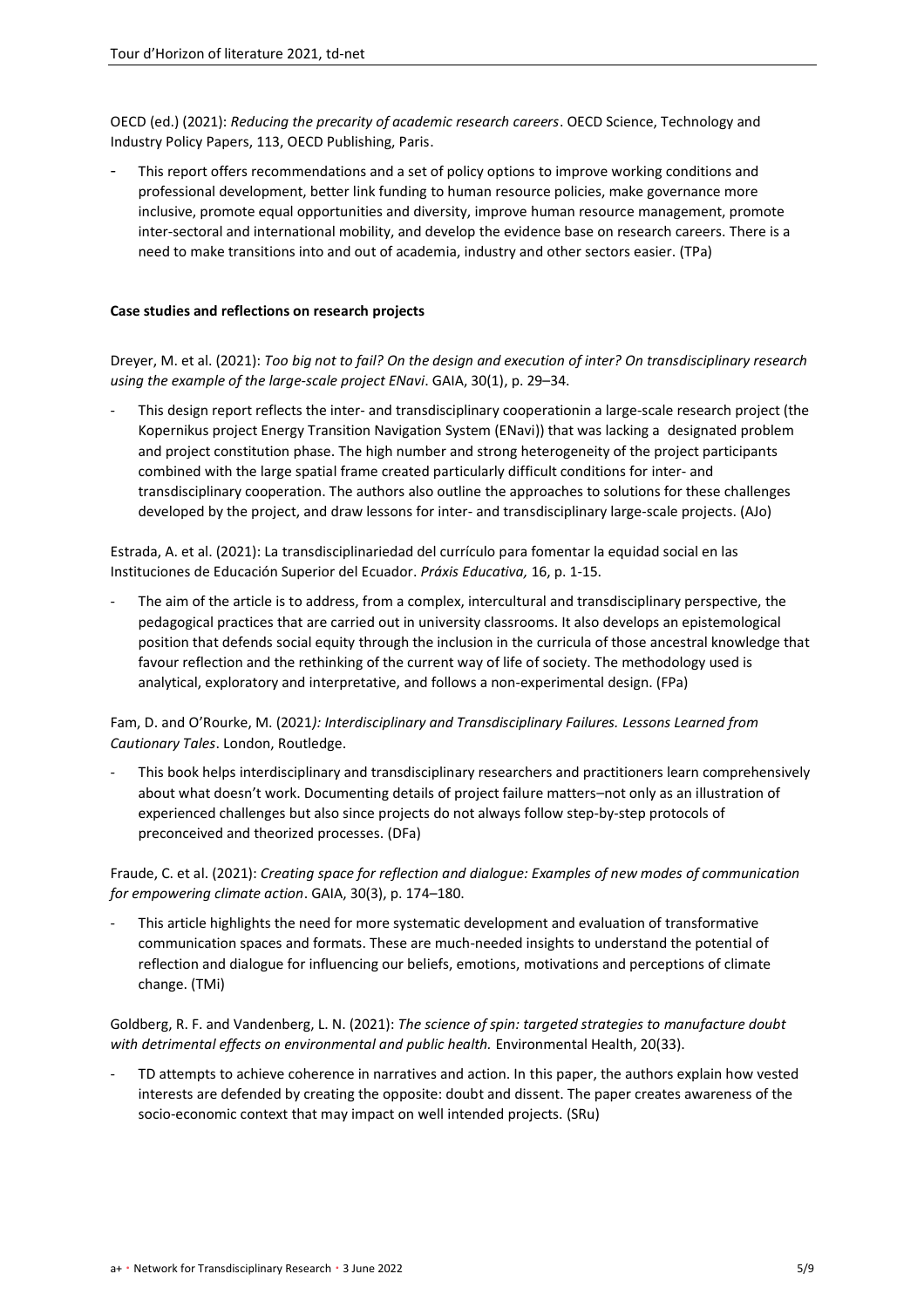Hitziger, M. al al. (2021): *System [Thinking and Citizen Participation Is Still Missing in One Health Initiatives](https://www.frontiersin.org/articles/10.3389/fpubh.2021.653398/full) – [Lessons From Fifteen Evaluations](https://www.frontiersin.org/articles/10.3389/fpubh.2021.653398/full)*. Frontiers in Public Health, 9.

A meta-perspective drawn from a variety of projects, summarising the current state of transdisciplinarity and participation in the \One Health\" domain." (SRu)

Kastenhofer, K. and Molyneux-Hodgson, S. (eds.) (2021): [Community and Identity in Contemporary](https://link.springer.com/book/10.1007/978-3-030-61728-8)  [Technosciences.](https://link.springer.com/book/10.1007/978-3-030-61728-8) Cham, Springer.

- Edited volume addressing identity options and identity constellations in contemporary inter- and transdisciplinary science and research. Includes a comprehensive introductory chapter on changing conceptions of identity and community in STS and on the far-reaching implications of identity patterns in the technosciences and sustainability sciences. (KKa)

## Kristof, K. (2021): *[Erfolgsfaktoren für die gesellschaftliche Transformation.](https://www.ingentaconnect.com/contentone/oekom/gaia/2021/00000030/00000001/art00004)* GAIA, 30(1), p. 7–11.

In her essay, Kora Kristof sets out both the basic competencies and procedural competencies of change agents necessary for successful transformation and also succinctly summarizes the key success factors for the change process. In doing so, she formulates in a clear, practice-oriented language and avoids the scientific language of relevant professional publications, which is often off-putting for potential users of the research results of transformation research. With her essay, Kora Kristof helps to ensure that the research findings of transformation research are better applied in practice and that the upcoming important social transformations hopefully take place more quickly. (TMi)

Lawrence, R. J. (2021): *[Creating Built Environments. Bridging Knowledge and Practice Divides](https://www.routledge.com/Creating-Built-Environments-Bridging-Knowledge-and-Practice%20Divides/Lawrence/p/book/9780815385394)* (1st ed.). London, [Routledge.](https://www.routledge.com/Creating-Built-Environments-Bridging-Knowledge-and-Practice%20Divides/Lawrence/p/book/9780815385394)

This book presents and illustrates innovative contributions applied during the planning of built environments, with case studies focusing on five strategic domains and the interrelations between them. These recent contributions apply concepts, methods and tools that enable concerted action between stakeholders involved in policy definition and project implementation. These methods and tools include experiments in living- labs, prototypes on site, virtual simulations and agent based modeling, as well as participatory approaches with citizen science for data collection, the development of alternative scenarios, and visioning plausible futures. (RLa)

[Marcelín-Alvarado, M. A., Collado-Ruano, J.](https://www.tandfonline.com/doi/full/10.1080/14708477.2021.1935987) and Orozco-Malo, M. (2021): *Intercultural universities in Mexico: [decolonizing the intercultural philosophy of education.](https://www.tandfonline.com/doi/full/10.1080/14708477.2021.1935987)* Language and Intercultural Communication, 21(5), p. 618–[630.](https://www.tandfonline.com/doi/full/10.1080/14708477.2021.1935987)

This article develops a qualitative, descriptive, and analytical methodological approach, to critically rethink the problems of cultural and linguistic inclusion that indigenous peoples fase. The modern/colonial worldsystem and the geopolitics of knowledge that hegemonic countries impose upon others are introduced. Then, this study describes the historical and political context that led to the creation of inclusive initiatives in universities. Later, it explains the educational philosophy that intercultural communication adopts in two educational centers. As a result, this work discusses the intercultural communication between indigenous and hegemonic populations. (FPa)

[Maturana, B., Salama, A. M., and McInneny, A. \(2021\):](https://www.emerald.com/insight/content/doi/10.1108/ARCH-02-2021-0024/full/html) *Architecture, urbanism and health in a post-pandemic virtual world*[. Archnet-IJAR, 15\(1\), 1](https://www.emerald.com/insight/content/doi/10.1108/ARCH-02-2021-0024/full/html)–9.

This article is based on a review of more than 70 submissions, and 15 articles by 35 scholars have been retained, including publications by educators and practitioners from 12 countries. The authors explain the need to embed transdisciplinarity in current and future built environment research. (RLa)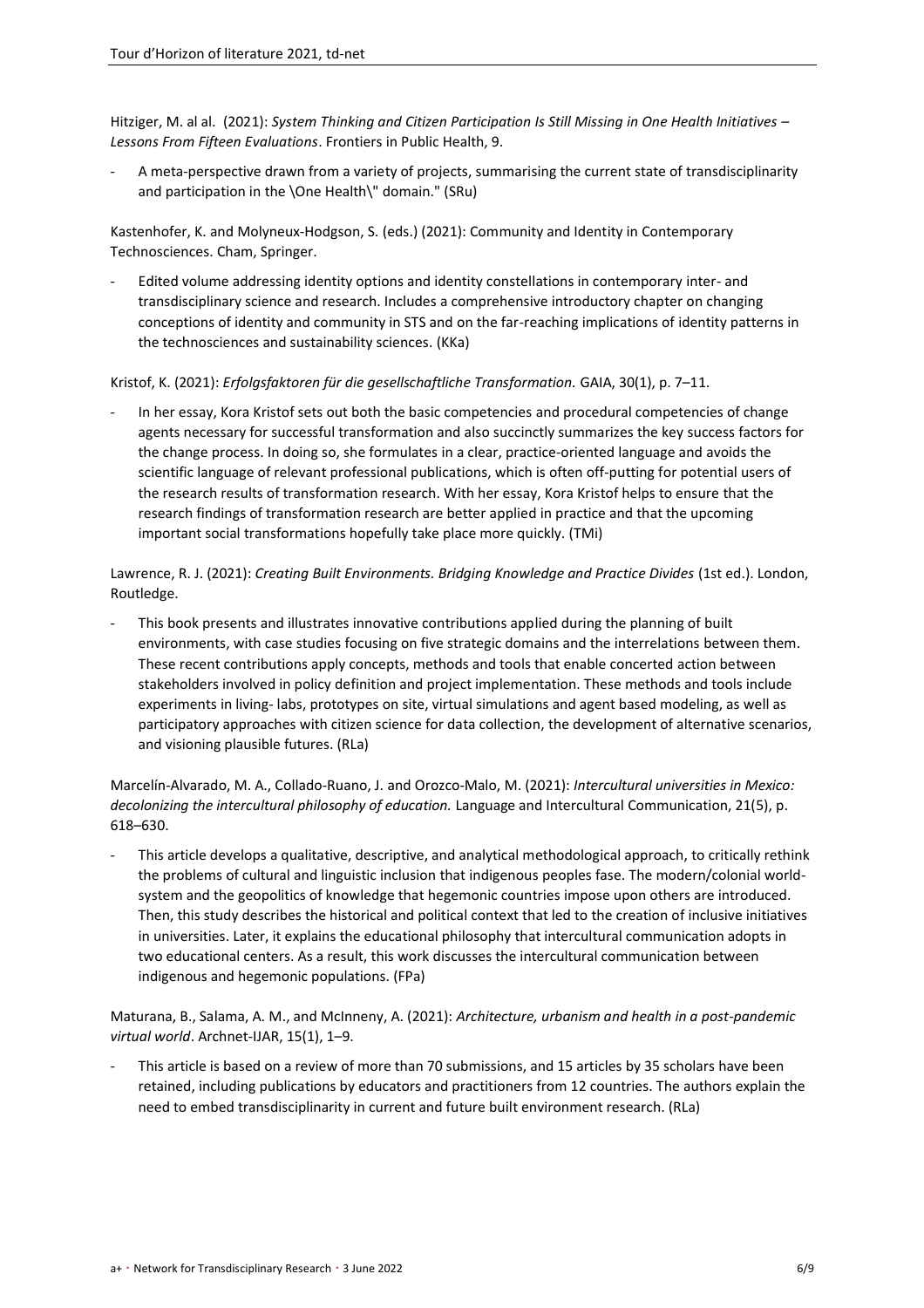Moreno Cely, A. (2021): *[Transforming higher education in Bolivia by linking two contra-hegemonic movements:](https://www.tandfonline.com/doi/full/10.1080/09518398.2021.1930259?scroll=top&needAccess=true)  agroecology and the Decolonial turn.* [International Journal of Qualitative Studies in Education, p. 1-18.](https://www.tandfonline.com/doi/full/10.1080/09518398.2021.1930259?scroll=top&needAccess=true)

This study describes a Bolivian higher education program on agroecology that has been running for more than three decades. The program bridge academic and Indigenous and Local knowledge using transdisciplinary and community-based approaches to foster dialogue among different knowledge systems. (AMo)

Osinski, A. (2021): *[Towards a critical sustainability science? Participation of disadvantaged actors and power](https://www.mdpi.com/2071-1050/13/3/1266)  relations in transdisciplinary research*[. Sustainability \(Switzerland\), 13\(3\), p. 1](https://www.mdpi.com/2071-1050/13/3/1266)–21.

- Shows how different conceptualizations of sustainability seem to frame the expressions of transdisciplinary involvement – especially differences in the involvement of disadvantaged actor groups, the application of deliberative formats and the mitigation of power differentials. (SJa)

Pinheiro, S. L. and Pasquier, F. (2021): *[Social Environmental Inequalities in France When Facing Covid-19 Health](http://www.atlas-tjes.org/index.php/tjes/article/view/178)  Crisis.* [Transdisciplinary Journal of Engineering and Science, 12,](http://www.atlas-tjes.org/index.php/tjes/article/view/178) p. 17–20.

One of the lessons that we take from this health crisis due to COVID-19 is that the problems are allinterconnected, and for that, transdisciplinarity analyses will be more and more needed to face it as well asa transdisciplinary pedagogical approach that might help us to connect the dispersed knowledge. Besidesthat, the virus comes with a strong pedagogy in itself that remind us the social inequalities presents insociety. Moreover, those social inequalities cross several layers of a health map, touching environment,education, relations, community and so on. In the direction of a transdisciplinarity education, Pasquier(2020 [4]) evokes that "it is more urgent than ever that transdisciplinary education truly transmit in alively way the human values and not just the humanistic ones". In a sense that help us "to look for waysof doing things that are fair, that is to say that are in the correctness of the action, correctness that wewill define by: an appropriate approach, carried out in the right moment, in good proportions and for agood duration". (JCo)

Rudow, A. and Bugmann, H. (2021): *Waldlabor Zürich: Das Reallabor für angewandte Forschung und umfassenden Wissenstransfer zu Waldthemen nimmt Gestalt an*. GAIA - Ecological Perspectives for Science and Society, 30(3), p. 200-203.

- \Waldlabor Zürich\" is a living laboratory for applied research and comprehensive knowledge transfer on forest topics. Designed for a lifetime of 100 years, it offers unique possibilities of long-term research. It is run by an association comprising all relevant stakeholders, thus enabling disciplinary, interdisciplinary, and transdisciplinary work. (AJo)

SHAPE-ID. (2021): *[SHAPE-ID Toolkit Resources -](https://zenodo.org/record/4743691#.YntoNS-21hA) Case Studies Collection*. Zenodo.

This publication illustrates the roles that Arts, Humanities and Social Science research and creative practice can play in inter- and transdisciplinary research through short accounts of innovative research projects, funding schemes, organisations and infrastructures. (GLi)

Vega, K. A., Schläpfer-Miller, J., and Kueffer, C. (2021): *[Discovering the wild side of urban plants through public](https://nph.onlinelibrary.wiley.com/doi/10.1002/ppp3.10191)  engagement*[. Plants People Planet, 3\(4\), p. 389](https://nph.onlinelibrary.wiley.com/doi/10.1002/ppp3.10191)–401.

A project that combines citizen science, ecological research, cultural theory and arts and demonstrates how such wide-ranging collaborations are essential for ecological research about socioecological systems. Published in an inter- and transdisciplinary journal that is rooted in disciplinary ecology (New Phytologist Trust). (CKu)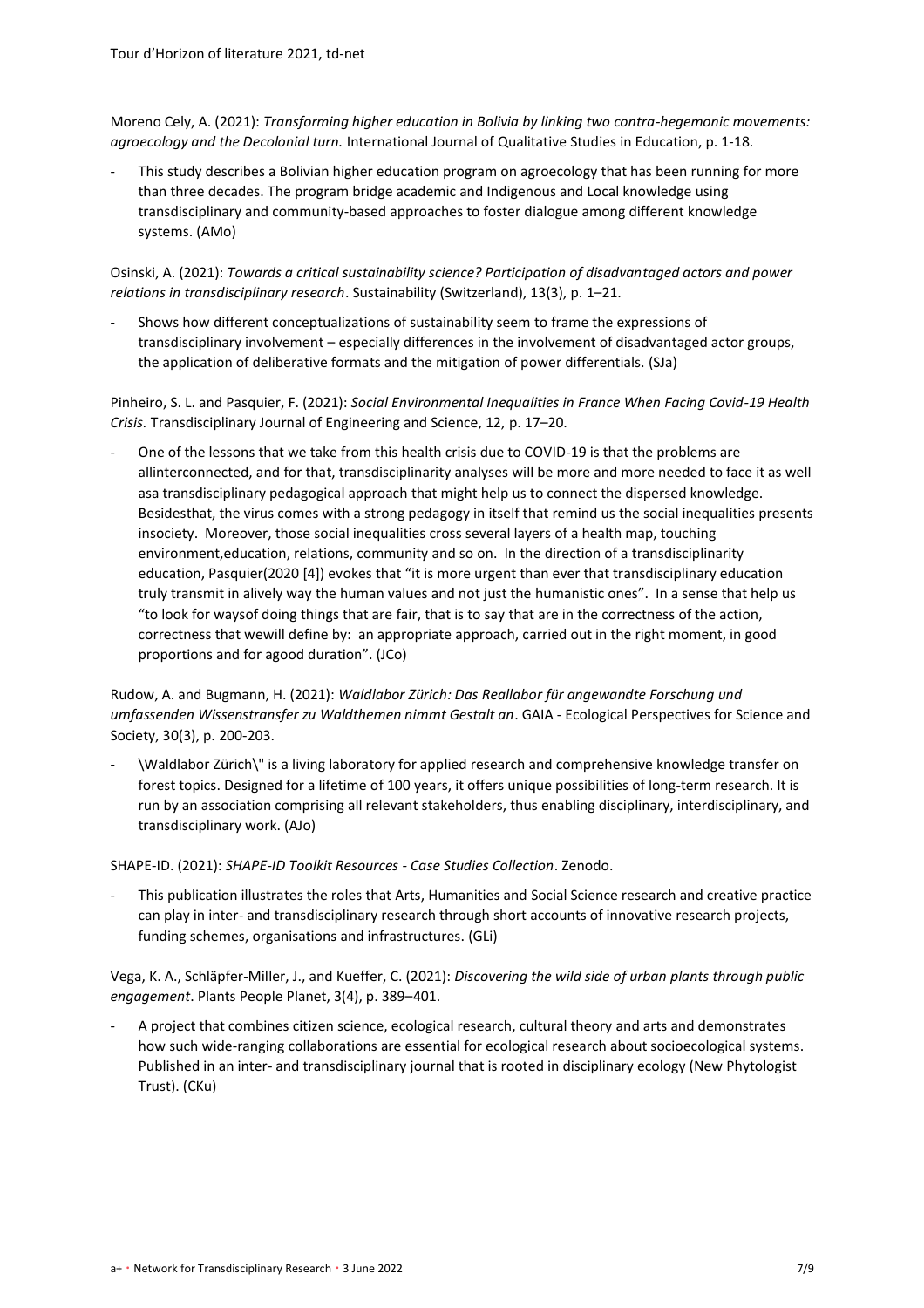## **Education**

Boor, I. et al. (2021): *[Meaningful Assessment in Interdisciplinary Education -](https://www.aup.nl/en/book/9789463729048/meaningful-assessment-in-interdisciplinary-education) a practical handbook for university teachers*[, Amsterdam University Press B.V.](https://www.aup.nl/en/book/9789463729048/meaningful-assessment-in-interdisciplinary-education)

Calls for a strong connection between academia and the rest of society are growing. Universities are expected to play a critical role both in conducting research and in educating a new generation of academic professionals. This handbook inspires to implement innovative assessment methods that assess higherorder skills and/or interdisciplinary learning outcomes rather than assessing solely the acquisition of knowledge. (TPa)

Pasquier, F. (2021): *Mobiliser la dimension du spirituel en education.* [Leadership spirituel en pratiques, p. 295-](https://www.cairn.info/leadership-spirituel-en-pratiques--9782376874591-page-295.htm?contenu=resume) [301.](https://www.cairn.info/leadership-spirituel-en-pratiques--9782376874591-page-295.htm?contenu=resume)

- Trois cadres théoriques pour rendre opératoire le spirituel en education : Les principaux concepts et les épistémologies que nous mobilisons pour permettre ce type de travail et pour élaborer des propositions utilisables en Sciences de l'Éducation et de la Formation s'appuient sur trois domaines. D'abord la Transdisciplinarité (Nicolescu, 1996), avec la pensée complexe (Morin, 1992), la théorie des systèmes (Bertalanffy et Chabrol, 2012) et la question de la conscience (Guillemant et Morisson, 2015). Ensuite la Psychologie Transpersonnelle (Descamps, 1993), sur les questions de liberté, de responsabilité et d'éthique. Enfin les Humanités Numériques, depuis les artefacts technologiques et les technologies éducatives (Bourgatte, Ferloni et Tessier, 2016) jusqu'à la technontologie (Lemos & Kern, 2009) : la technique fusionnée à l'ontologique. (JCo)

Rogga, S. and Zscheischler, J. (2021): *[Opportunities, balancing acts, and challenges -](https://www.sciencedirect.com/science/article/pii/S1462901121000800?via%3Dihub) doing PhDs in transdisciplinary research projects*[. Environmental Science & Policy, 120, p. 138-144.](https://www.sciencedirect.com/science/article/pii/S1462901121000800?via%3Dihub)

- Very comprehensive compilation of the challenges PhD students have to cope with in TDR projects. (CPo)

Searle, M. et al. (2021): *[Illuminating Transformative Learning/Assessment: Infusing Creativity, Reciprocity, and](https://journals.sagepub.com/doi/10.1177/15413446211045160)  Care Into Higher Education*[. Journal of Transformative Education, 19\(4\),](https://journals.sagepub.com/doi/10.1177/15413446211045160) p. 339–365.

This article offers an inspiring reflection on how to assess transformative learning in higher education (HE) and can contribute to the transformation of assessment practices in HE and beyond. The overall approach the authors present is also inspiring for TD and collaborative learning processes that aim to foster reflection, and helps teaching staff to rethink conventional teaching and assessment practices. (ADi)

SHAPE-ID. (2021): *SHAPE-ID Toolkit Resources - [Annotated Bibliography collection](https://zenodo.org/record/4743691#.YntmWS-21hA)*. Zenodo.

This document compiles annotated bibliographies of the key readings on inter- and transdisciplinary research from the academic literature and from European research policy literature. (GLi)